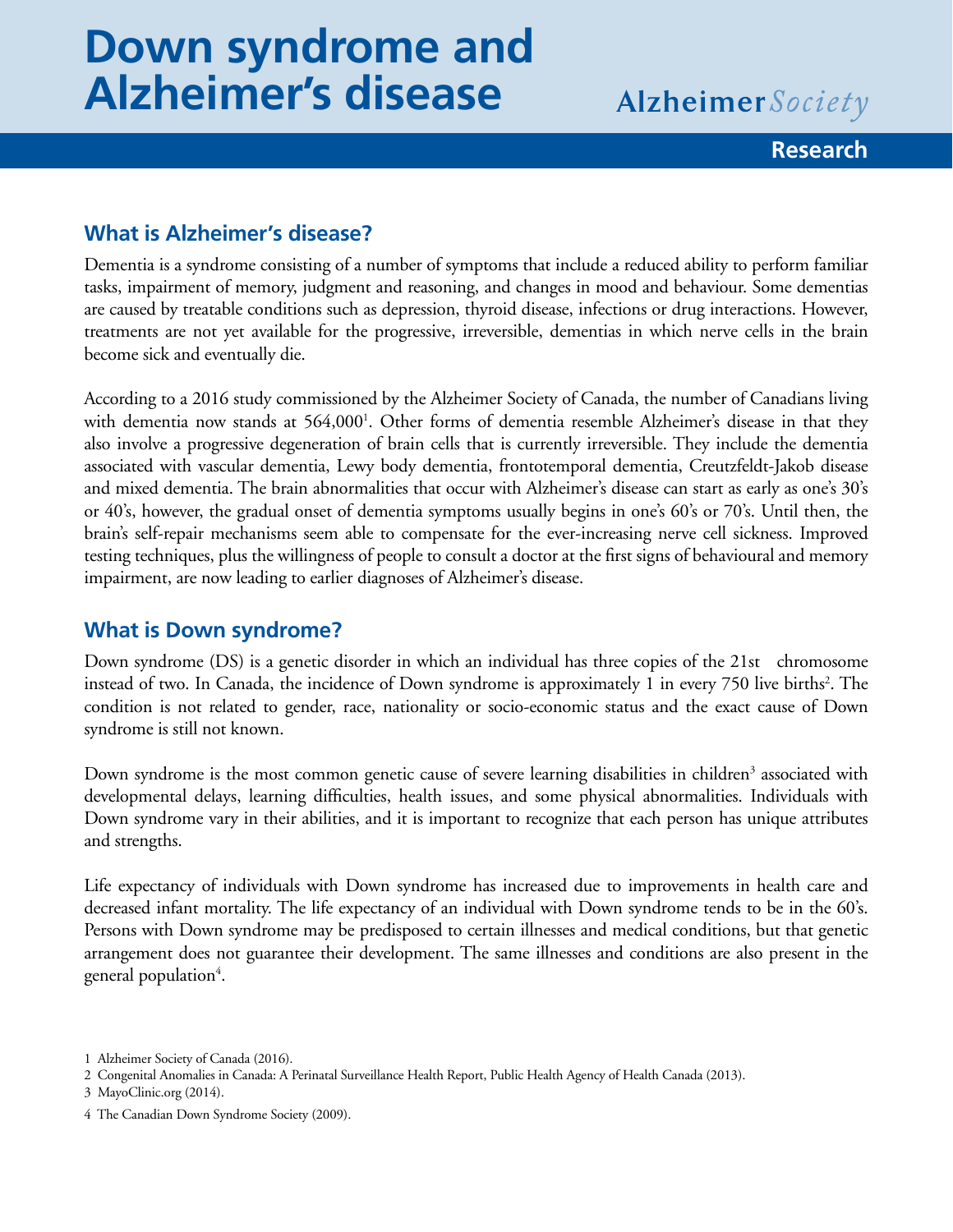# **What are some of the warning signs of dementia in a person that has Down syndrome?**

The first sign of dementia in individuals with Down syndrome is often changes in their behaviour and personality (Ball et. al, 2006), which differ somewhat from the warning signs of Alzheimer's disease especially in relation to memory impairments and language. In an individual with Down syndrome, it is essential to pay attention to behavioural changes such as reduced empathy, social withdrawal, emotional instability and apathy (Ball et. al, 2006). Researchers have discovered that these changes often progress to more closely resemble characteristics of frontal temporal dementia (Ball et. al, 2006). Individuals with Down syndrome and a diagnosis of frontal temporal dementia are 1.5 times more likely to develop Alzheimer's disease (Ball et. al, 2006). Another significant warning sign of dementia is if an individual with Down syndrome is experiencing seizures for the first time in their life (British Psychological Society, 2015).

## **How is Down syndrome associated with Alzheimer's disease5?**

The hallmarks of Alzheimer's disease are the presence of "plaques" and "tangles" in the brain. The major constituent of the plaques is a protein ("A-beta") which is split off from a much larger parent protein called Amyloid Precursor Protein (APP). The tangles are inside the affected nerve cells, and they may be induced to develop by the accumulating A-beta outside the cells. Between them the A-beta and the tangles cause the brain cells to become sick, and eventually to die. The sickness begins in certain portions of the brain and then tends to spread. This explains why various abilities are altered during the progression of the illness.

Researchers have found that the production of APP is linked to chromosome 21. Since individuals with Down syndrome have an additional 21st chromosome, they are prone to an over-production of APP. As indicated above, more APP is likely to lead to more A-beta production, and most individuals with Down syndrome will indeed develop the plaques and tangles in the brain characteristic of Alzheimer's disease. Nevertheless, not all of them go on to exhibit symptoms of the disease<sup>6</sup>. It is thought that other factors may impact on the development of the disease such as: family history of Alzheimer's disease, premature aging, environmental factors and the role of unknown genes.

The prevalence rates of Alzheimer's disease in adults with Down syndrome vary according to age. 25% of individuals with Down syndrome over the age of 35 display the symptoms commonly associated with Alzheimer's disease (NDSS, 2009), and overall the incidence of Alzheimer's disease in the Down syndrome population is estimated to be three to five times greater than the general population (NDSS, 2009). As with the general population, the chances of those with Down syndrome developing the plaques and tangles characteristic of Alzheimer's disease increase with age.

# **Baseline Screening and Monitoring7**

Ideally, at age 30 every individual with Down syndrome should have testing done to assess their cognitive and functional abilities. This baseline can be used when assessing if the individual has experienced a decline in cognitive ability or functioning. It can be helpful to conduct regular testing to monitor cardiovascular health, diabetes and to differentiate between other conditions that may present similar symptoms as dementia.

<sup>5</sup> Prasher, V., *Alzheimer and Dementia in Down Syndrome and intellectual disabilities.* Radcliffe Publishing (2005).

<sup>6</sup> Alzheimer Society of the UK (2010).

<sup>7</sup> *Dementia and People with Intellectual Disabilities,* The British Psychological Society, April 2015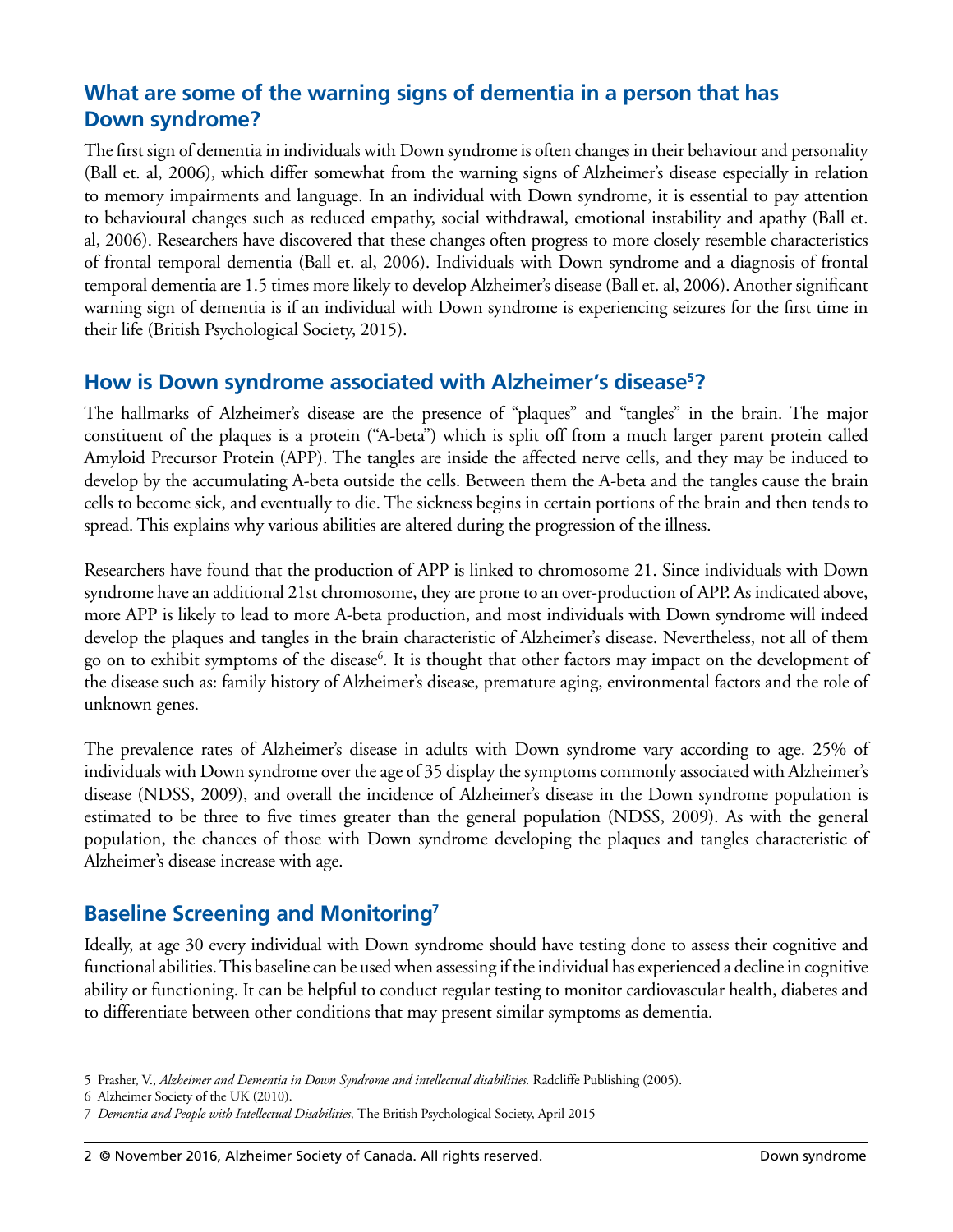# **Some of these useful tests include:**

- • Yearly testing of thyroid function
- Yearly testing of fasting blood glucose and lipids (including cholesterol and triglycerides)
- • Eye exams every year
- Hearing tests every two years
- B12 and Folate level
- Urea and electrolytes
- Liver function tests

# **How is a person with Down syndrome assessed for dementia?**

As in diagnosing anyone with possible dementia, it is vital to rule out any other physical conditions or other possible explanations. Some of the changes may be caused by depression, thyroid problems, trauma or abuse, sensory issues, infections, or other life events (Dodd, 2009). The challenge in diagnosing individuals with Down syndrome is that many of the diagnostic tools used for the general population may not be suitable. These tools do not consider the intellectual skills and status of individuals with Down syndrome and may present an inaccurate representation of the situation. An individual's doctor should perform tests tailored specifically for individuals with Down syndrome.

## **Some of these tests are:**

- The Dementia Scale for Down syndrome (DSDS)
- The Test for Severe Impairment (TSI)
- The Down Syndrome Mental State Exam (DSMSE).
- The Dementia Questionnaire for People with Learning Disabilities (DLD)

Regardless of what assessment tools are used, it remains vital that family members and health care providers document any changes in behaviour, routine and mood. These observations are valuable in assisting the doctor in assessment and diagnosis. It is also important to ask the affected person to describe the changes that they are experiencing (DSA, 2004). The person's account and the family's observations coupled with a physical examination will assist in the process of making a diagnosis. It is important to note that none of these tests can conclusively determine if an individual with Down syndrome has dementia. These tests coupled with feedback from caregivers provide the basis for a probable diagnosis of an individual.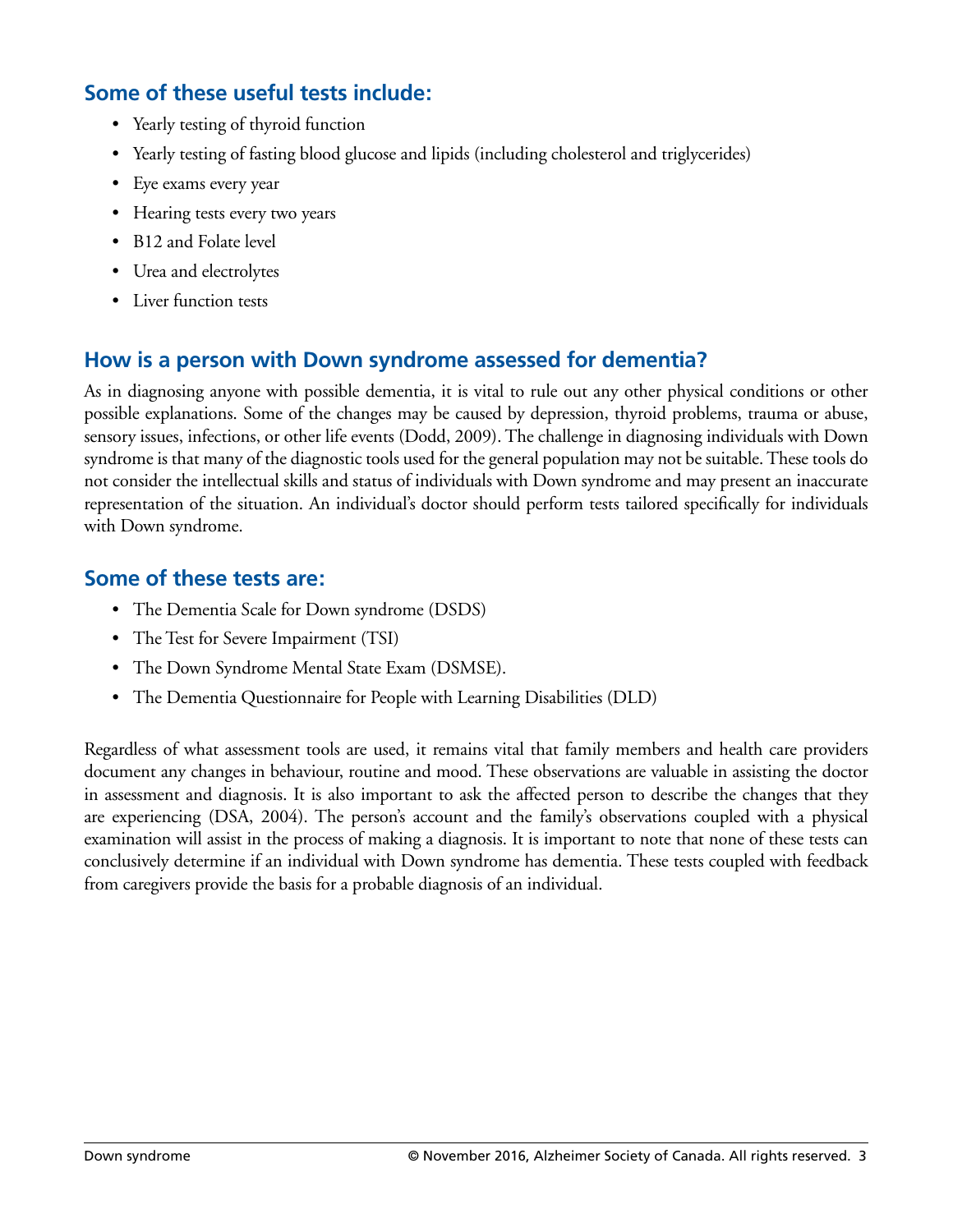# **What does the progression of the disease look like for an individual with Down syndrome?8**

The progression of Alzheimer's disease in individuals with Down syndrome follows similar stages as anyone with Alzheimer's disease would experience<sup>9</sup>. However, it is important to note the differences in the progression of the disease for individuals with Down syndrome.

#### **Depression:**

Individuals with Down syndrome often have more depressive symptoms related to their dementia.

#### **Seizures:**

Additionally, an adult with Down syndrome and Alzheimer's disease is increasingly vulnerable to falls. This can be due to a possible history of seizures, cognitive impairment, and possible sleep medication usage. In the latestage of Alzheimer's disease (among people who do not have DS), 15-25% of individuals can experience seizures. However, in individuals with Down syndrome and Alzheimer's disease, 90% will experience seizures. The presence of seizures is often the first indicator of dementia in an individual with Down syndrome (Prasher, 2005). Therefore, it is necessary to seek further medical advice if an individual with Down syndrome is experiencing seizures.

## **Is there Treatment?**

The majority of studies about drug treatment options for Alzheimer's disease have focused on the use of the drugs with individuals who do not have Down syndrome. Most of the studies that have concentrated on the use of the drug within the Down syndrome population have been related to Donepezil (also known as Aricept).

There is a lack of investigation into the impact of other drugs (Rivastigmine, Galantamine, Memantine) with individuals who have Down syndrome (Prasher, 2005). Research studies tell us that we need to consider common health concerns associated with Down syndrome, such as thyroid conditions and diabetes. Individuals with Down syndrome tend to show symptoms of Alzheimer's disease at a much younger age than the rest of the population (Cochrane Library, 2009). As well, their body size, metabolism and heart rate may influence the way that common Alzheimer's disease drugs are prescribed in this population (Cochrane Library, 2009). The Alzheimer Society of Canada publishes information on the medications commonly prescribed for individuals with dementia. These sheets describe how the medication can assist individuals, outline dosage information and explain things to consider before taking each particular drug. This information can be a useful resource when evaluating medication options for someone with Down syndrome and Alzheimer's disease.

<sup>8</sup> Prasher, V., *Alzheimer and Dementia in Down Syndrome and intellectual disabilities*. Radcliffe Publishing (2005).

<sup>9</sup> The Alzheimer Society of Canada developed the Progression series, a five-part series on the stages of Alzheimer's disease, which is written for the person with the disease, their family and caregivers. The Progression series are available at: http://www.alzheimer.ca/stages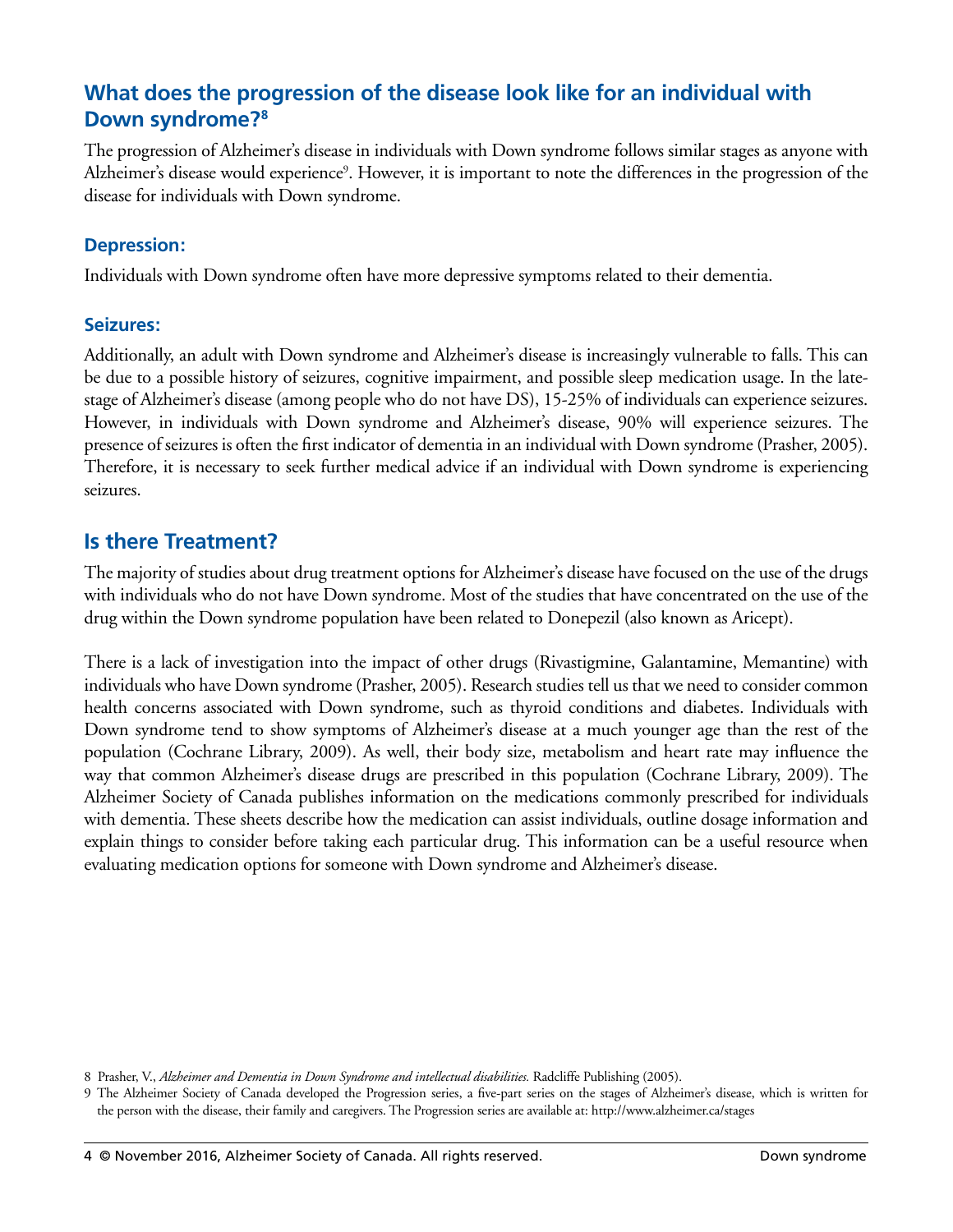# **The Edinburgh Principles10**

The following principles were developed by international researchers and organizations that provide services to individuals with Down syndrome and Alzheimer's disease. When caring and interacting with these individuals it is recommended that families, caregivers and health care professionals adhere to these principles. These principles are transferable to individuals with dementia that do not have Down syndrome, and so can help guide your interactions generally with people living with dementia.

- 1. Adopt an operational philosophy that promotes the utmost quality of life of persons with intellectual disabilities affected by dementia and, whenever possible, base services and support practices on a person-centred approach.
- 2. Affirm that individual strengths, capabilities, skills, and wishes are overriding considerations in any decision-making for and by persons with intellectual disabilities affected by dementia.
- 3. Involve the individual, her or his family, and other close supports in all phases of assessment and services planning and provision for the person with an intellectual disability affected with dementia.
- 4. Ensure that appropriate diagnostic, assessment and intervention services and resources are available to meet the individual needs, and support healthy aging, of persons with intellectual disabilities associated with dementia.
- 5. Plan and provide supports and services that optimize the potential of adults with intellectual disabilities affected by dementia to remain in the chosen home and community.
- 6. Ensure that persons with intellectual disabilities affected by dementia have the same access to appropriate services and supports as afforded to other persons in the general population affected by dementia.
- 7. Ensure that generic, cooperative, and proactive strategic planning across relevant policy, provider and advocacy groups involves consideration of the current and future needs of adults with intellectual disabilities associated with dementia.

## **Providing Support<sup>11</sup>**

The following suggestions are useful for all individuals with dementia and can be adopted for use by individuals with Down syndrome and Alzheimer's disease.

- Help create as many opportunities as possible for an individual to make choices and have control in their life.
- Create a routine to provide structure and security for the individual.
- Visual cues such as labels on doors can make it easier for some individuals to find their way around their home.
- Use body language to assist in communication.
- Incorporate massage and aroma therapy to promote relaxation.
- Examine the individual's environment and make modifications if necessary. Sometimes if the environment is too noisy or distracting this can increase agitation levels in an individual with dementia. It is important to minimize these disturbances to help calm the individual.
- Use stories or scrapbooks to reminisce about the individual's life and interests.

<sup>10</sup> Wilkinson, H. et al., The Edinburgh Principles with Accompanying Guidelines and Recommendations (2001). This document can be found at https://www.iassidd.org/uploads/legacy/pdf/edinburg-principles.pdf

<sup>11</sup> Alzheimer Society of the UK (2010).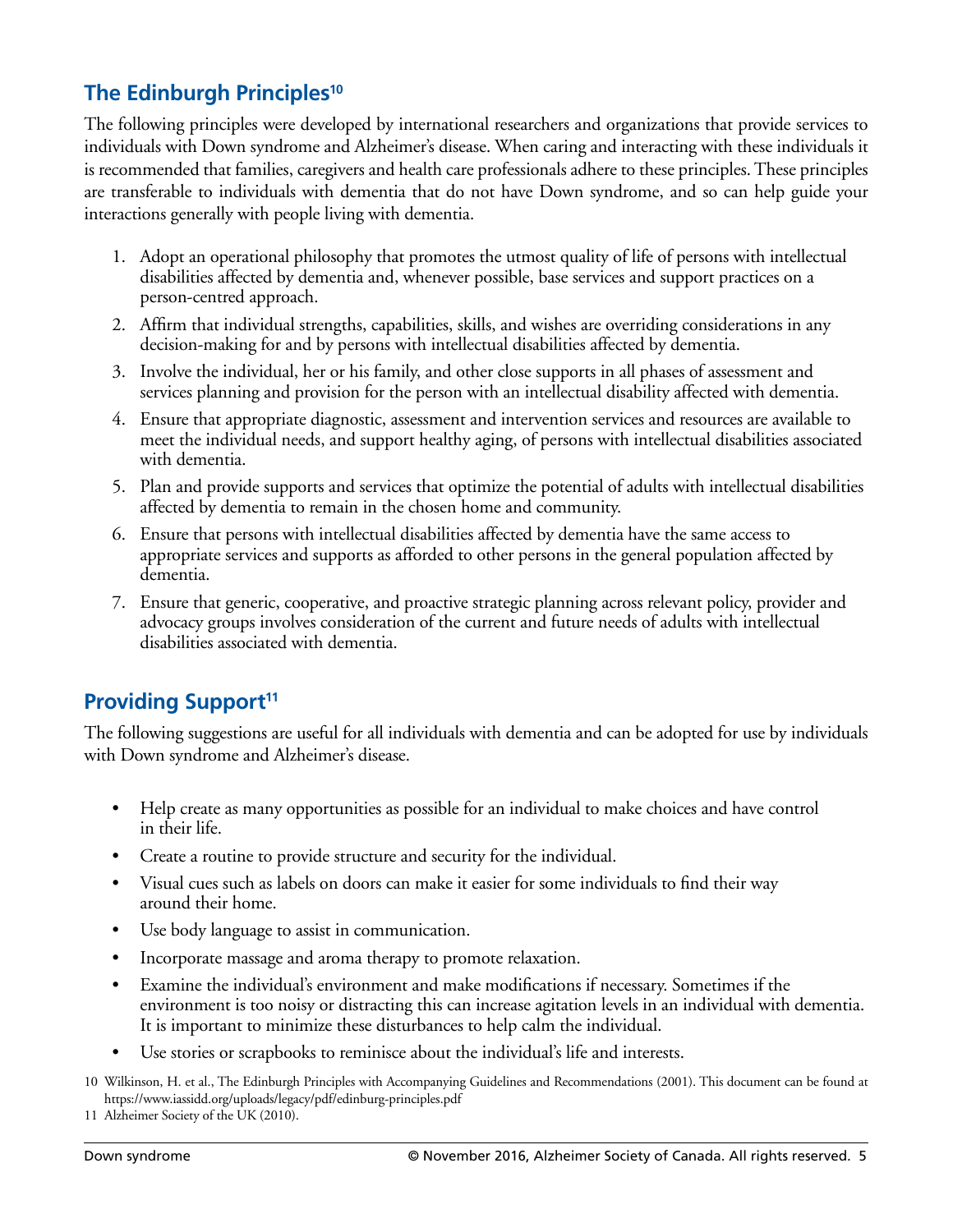# **Additional suggestions12:**

- Encourage ongoing dialogue with the person to determine if they understand the changes that are happening. Check in to see how these changes are making them feel.
- Help them to remain a part of their social network and to maintain friendships.
- Consider current abilities and adapt routines accordingly.

# **Special Considerations for Daily Living**

The Alzheimer Society has published information on modifying daily activities for people with dementia according to their current abilities. The information below has been identified by researchers as issues that are specific to individuals with Down syndrome who have dementia.

#### **Hearing13:**

The progression of dementia makes it increasingly difficult for someone to express themselves and/or to understand what is being said to them by their caregivers. This situation coupled with hearing loss can make it increasingly challenging to communicate with someone who has Down syndrome. It is common for individuals with Down syndrome to have problems with their hearing. As individuals age, they may experience further hearing loss and have trouble distinguishing different frequencies and/or tones. Regular assessments should be undertaken to determine the cause of the hearing loss, to address excess earwax and treat possible infections. Individuals with hearing aids may need assistance or cuing to use them as the disease progresses. Strategies to improve communication include using visual aids, minimizing distractions, decreasing background noises, and ensuring adequate lighting. Make sure to face the individual when speaking to enhance communication.

#### **Dental Care14:**

Good oral care is essential to prevent the loss of teeth. Chewing on the back teeth actually helps to decrease the build up of ear wax in an individual with Down syndrome. As the disease progresses it may be difficult for individuals to communicate if they are experiencing pain due to dental issues. This may delay treatment and cause eating difficulties for the individual with dementia.

#### **Mobility15:**

Individuals with Down syndrome may have problems finding proper fitting shoes because many people have shorter and wider feet. This can exacerbate the challenges that may occur with mobility as the disease progresses. Another issue is the need to adapt seating because individuals with Down syndrome typically have a shorter stature. If seating is not adapted individuals may be at a greater risk of accidents when moving around. Inner ear infections can increase the likelihood of mobility problems. It is recommended that health care professionals such occupational therapists, podiatrists, or physiotherapists be actively involved to minimize the risk of injury for the individual.

<sup>12</sup> Dodd, K., et al., *Down's syndrome and dementia.* BILD (2009).

<sup>13</sup> Ibid.

<sup>14</sup> Ibid.

<sup>15</sup> Ibid.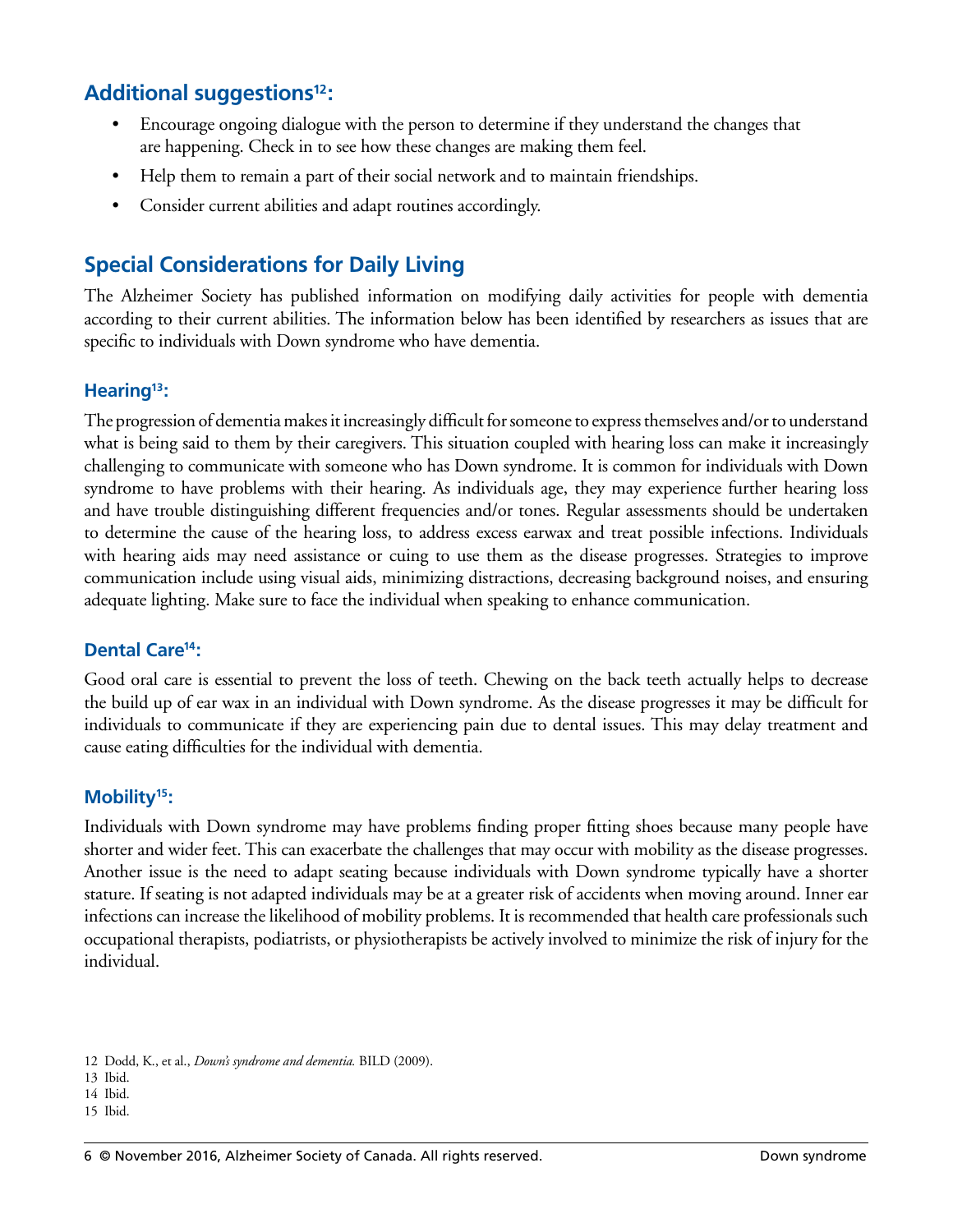#### **Pain16:**

In people with Alzheimer's disease and a learning difficulty, pain is often under-treated. With someone who has dementia, the ability to communicate can become challenging as the disease progresses. When someone has Down syndrome they may have less vocabulary to begin with, so the loss of additional words further compromises the person's communication with others. If the individual has a history of certain behaviours caregivers and health care professionals may be less likely to recognize that the individual is in pain. Also, when a person with Down syndrome and Alzheimer's disease has difficulty sleeping this may not be a result of the dementia but a problem with pain. Another issue is the role that medication such as anti-psychotics can play in concealing pain. Researchers in this field emphasize the importance of learning as much as possible about the person's history and their communication style. This information can be useful in assisting caregivers and staff to identify communication problems or recognize the presence of pain. Common causes of pain in individuals with Alzheimer's disease and Down syndrome are dental problems, arthritis, impacted earwax, eye infections, urinary tract infections and constipation.

#### **Planning Ahead<sup>17</sup>**

The progressive nature of dementia necessitates that individuals and their family plan ahead for the changes that will occur. This planning includes outlining preferences for the care that they receive during their life and their wishes for end of life care.

An important part of this planning is getting to know the person with Down syndrome. This includes learning about their interests, ways of communicating and things that bring them joy/comfort. This knowledge becomes increasingly useful when the progression of the illness makes it challenging for the individual to communicate. Caregivers can use this information to plan outings or activities more suited to the individual's personal preferences. Having this knowledge allows caregivers to understand what may be causing agitation or soothe an individual when they become upset.

It is essential to find out what the person knows about the illness and the different care options available. Knowing the latter information can assist the caregiver or health care professional to plan the subjects to include in the conversation. This can be a difficult discussion to have but the individual should gain some reassurance by knowing that their care will be guided by their preferences and wishes.

## **For more Information:**

Please contact your local Alzheimer Society for information and support. Visit our website at www.alzheimer.ca.

More information can be obtained from the following organizations:

- 1. The Canadian Down Syndrome Society: www.cdss.ca
- 2. Down syndrome Research Foundation: www.dsrf.org

<sup>16</sup> Kerr, D., et al., *Responding to the pain experiences of people with a learning difficulty and dementia.* Joseph Rowntree Foundation (2006).

<sup>17</sup> Leigh Ann Creaney Kingsbury, *Planning Ahead: a Guide to Communicating Health Care and End of Life Wishes.* American Association on Intellectual & developmental Disabilities (2009).